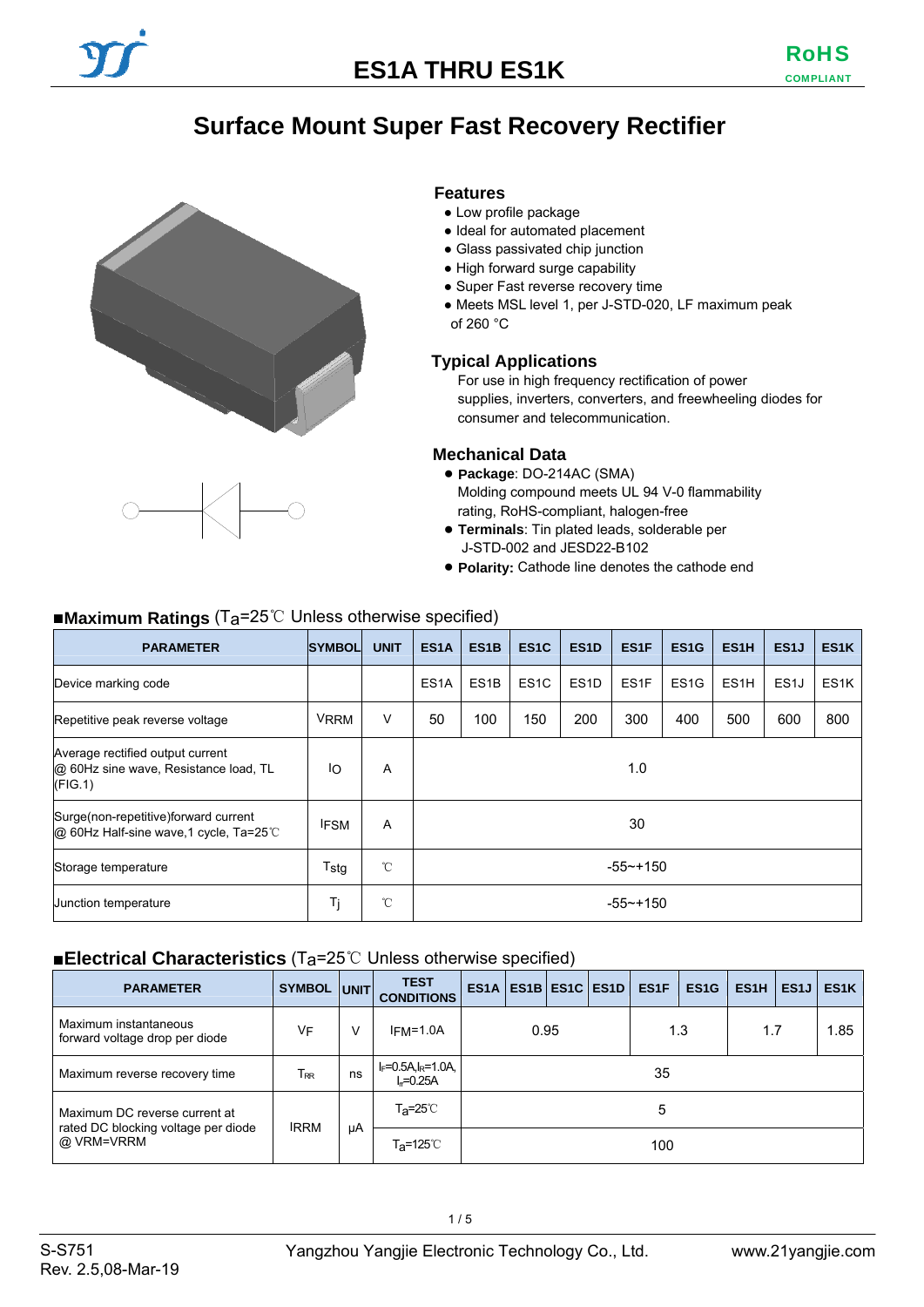# **ES1A THRU ES1K**

#### ■ **Thermal Characteristics** (T<sub>a</sub>=25℃ Unless otherwise specified)

| <b>PARAMETER</b>          | <b>SYMBOL</b> | <b>UNIT</b>   | ES <sub>1</sub> A | ES <sub>1</sub> B | ES <sub>1</sub> C | ES <sub>1</sub> D |  |  | $ES1F$ ES1G ES1H | ES <sub>1</sub> | ES <sub>1</sub> K |  |
|---------------------------|---------------|---------------|-------------------|-------------------|-------------------|-------------------|--|--|------------------|-----------------|-------------------|--|
|                           | $R\theta J-A$ |               | $65^{1}$          |                   |                   |                   |  |  |                  |                 |                   |  |
| <b>Thermal Resistance</b> | $R\theta$ J-L | $\degree$ C/W | $20^{1}$          |                   |                   |                   |  |  |                  |                 |                   |  |
|                           | $R\theta$ J-C |               | $25^{1}$          |                   |                   |                   |  |  |                  |                 |                   |  |

Note

(1) Thermal resistance from junction to ambient and from junction to lead mounted on P.C.B. with 0.2" x 0.2" (5.0 mm x 5.0 mm) copper pad areas



### ■ **Characteristics** (Typical)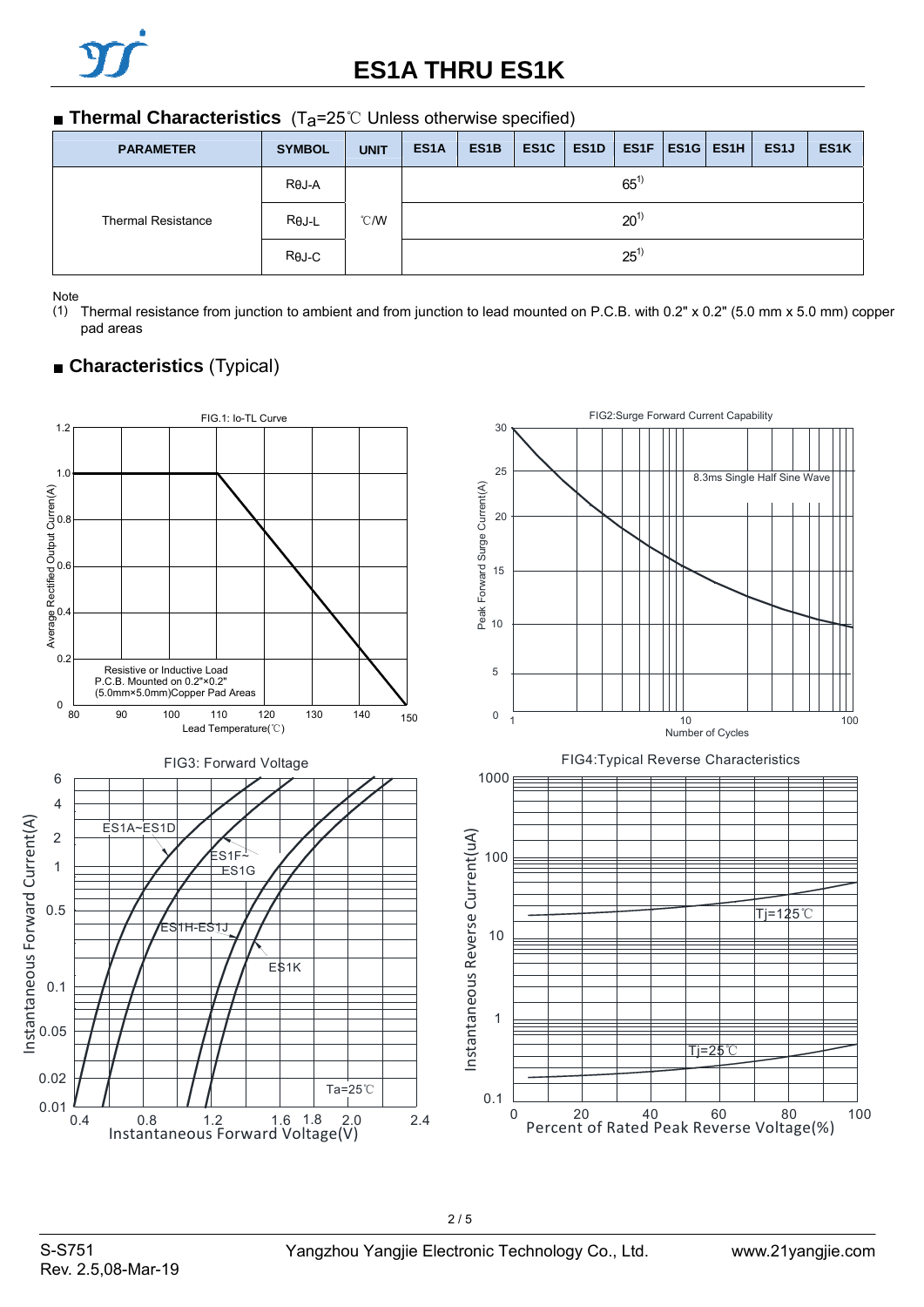

## **ES1A THRU ES1K**

FIG.5: Diagram of circuit and Testing wave form of reverse recovery time



## ■**Ordering Information (Example)**

| ັ<br><b>PREFERED</b><br>P/N | <b>PACKAGE</b><br><b>CODE</b> | $\overline{\phantom{a}}$<br><b>UNIT WEIGHT(g)</b> | <b>MINIMUM</b><br><b>PACKAGE(pcs)</b> | <b>INNER BOX</b><br><b>QUANTITY(pcs)</b> | <b>OUTER CARTON</b><br><b>QUANTITY(pcs)</b> | <b>DELIVERY</b><br><b>MODE</b> |
|-----------------------------|-------------------------------|---------------------------------------------------|---------------------------------------|------------------------------------------|---------------------------------------------|--------------------------------|
| ES1A-ES1K                   | F <sub>1</sub>                | Approximate 0.059                                 | 5000                                  | 10000                                    | 80000                                       | 13" reel                       |
| ES1A-ES1K                   | F <sub>2</sub>                | Approximate 0.059                                 | 7500                                  | 15000                                    | 120000                                      | 13" reel                       |
| ES1A-ES1K                   | F <sub>3</sub>                | Approximate 0.059                                 | 7500                                  | 15000                                    | 60000                                       | 13" reel                       |
| ES1A-ES1K                   | F <sub>4</sub>                | Approximate 0.059                                 | 1800                                  | 7200                                     | 57600                                       | 7" reel                        |
| ES1A-ES1K                   | F <sub>5</sub>                | Approximate 0.059                                 | 2000                                  | 8000                                     | 64000                                       | 7" reel                        |
| ES1A-ES1K                   | F <sub>6</sub>                | Approximate 0.059                                 | 5000                                  | 10000                                    | 100000                                      | 13" reel                       |

### ■ **Outline Dimensions**



| DO-214AC(SMA) |      |      |  |  |  |  |  |
|---------------|------|------|--|--|--|--|--|
| Dim           | Min  | Max  |  |  |  |  |  |
| A             | 1.25 | 1.58 |  |  |  |  |  |
| B             | 2.40 | 2.83 |  |  |  |  |  |
| C             | 4.25 | 4.75 |  |  |  |  |  |
| D             | 1.90 | 2.30 |  |  |  |  |  |
| E             | 4.93 | 5.28 |  |  |  |  |  |
| F             | 0.76 | 1.41 |  |  |  |  |  |
| G             | 0.08 | 0.20 |  |  |  |  |  |
|               | 0.15 | 0.31 |  |  |  |  |  |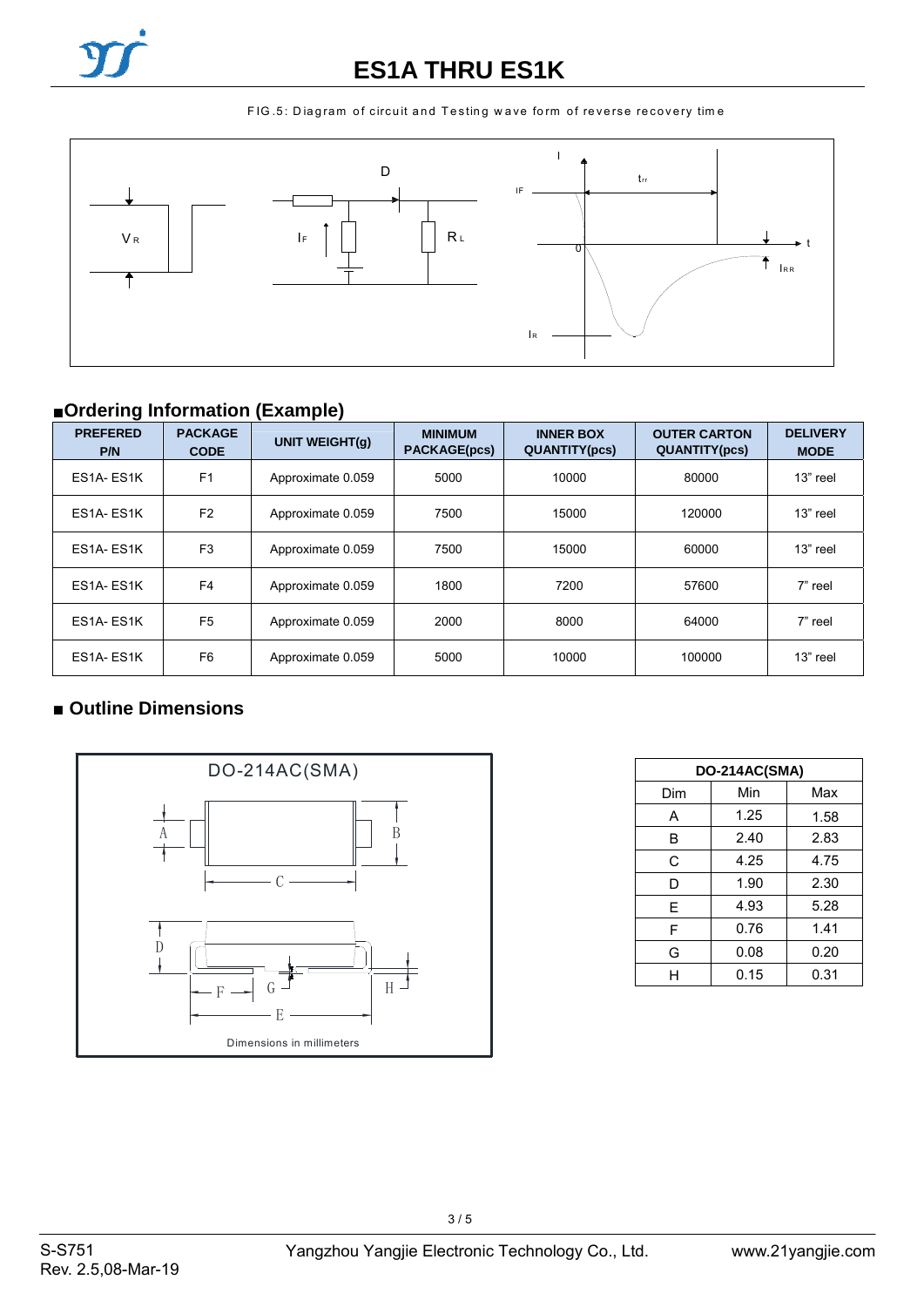

## ■Suggested Pad Layout



| DO-214AC(SMA)  |             |  |  |  |  |
|----------------|-------------|--|--|--|--|
| Dim            | Millimeters |  |  |  |  |
| P1             | 4.00        |  |  |  |  |
| P <sub>2</sub> | 1.50        |  |  |  |  |
| P <sub>3</sub> | 6.50        |  |  |  |  |
| Q1             | 2.50        |  |  |  |  |
| מר             | 1.70        |  |  |  |  |